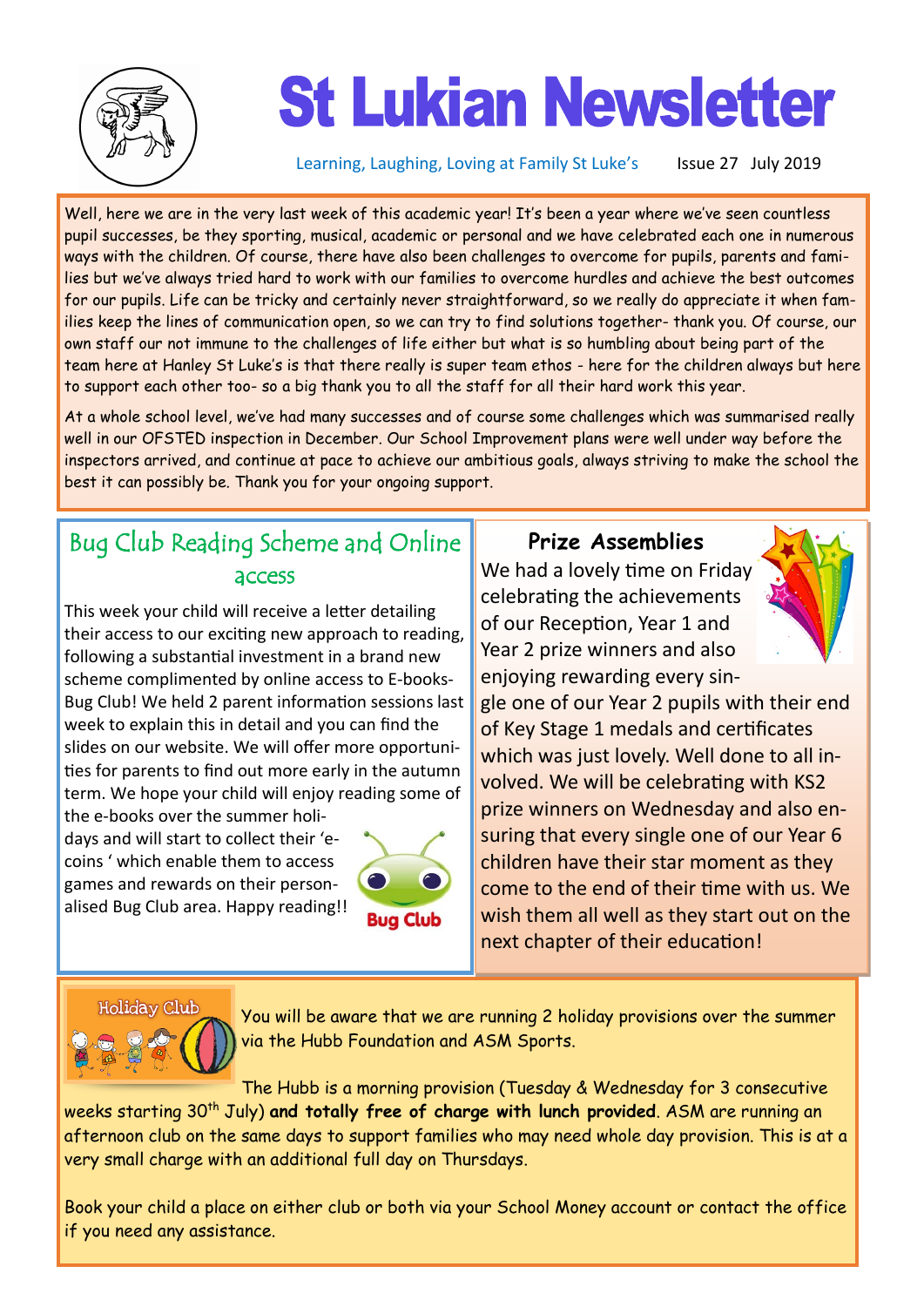

## Some Fond Farewells

There are a number of staff leaving us this term and it is only right that I acknowledge them all here for the great service they have given to the school whether a long serving member of the team or one employed for just this academic year. So here goes:

**Mrs Hardisty** is our School Business Manager and has become more or less part of the furniture since 1998 when she started as a clerical assistant but worked her way up to the

'top job' in 2008 and has been running the show ever since! After such a long and distinguished service, Mrs Hardisty is really looking forward to her well- earned retirement, but none of us believe for a moment she'll be putting her feet up but we all wish her every blessing and lots of time spent with her family and friends and many other exciting adventures, we're sure. Mrs Jennings will be taking on the role of School Business Manager and there has been a great transition period this year working alongside Mrs Hardisty to make this a smooth process.

**Mrs Clough** is our Safeguarding Officer and has worked at the school since 2004, starting off supporting in the classroom. Mrs Clough has been committed to her own professional development in that time, securing at first her foundation degree and various safeguarding qualifications and then also completing her honours degree. She has been a huge asset to our team with so much knowledge and experience and will be sorely missed. However, we are delighted for her that all that hard work, patience and commitment has paid off and she had secured a prestigious promotion within the Local Authority which all happened quite quickly towards the end of term. So, well done Mrs Clough! The post of Safeguarding Officer has been advertised and we expected to appoint by the end of term so will let you know as soon as possible.

**Mr Poole** is our longstanding Site Supervisor who has sadly been off work ill since the autumn term. He is making a good recovery but is unable to return to work and has therefore started his retirement. Mr Poole has served the school so well since 2009 and has been able to use his professional painting and decorating skills in that time to help keep our school looking 'top notch' which was a real bonus for school! We are extremely grateful for his dedicated service and wish him well as he continues to return to full health.

**Mrs Hughes**, employed since 2012 as one of our much valued support staff, sadly has also had to leave us due to ongoing health problems. Mrs Hughes was extremely dedicated to the children she supported and was determined to continue working for as long as possible for which we are extremely grateful and hope she is now able to take time out with her family and enjoy improved health in her retirement.

**Miss Bashir,** one of our Year 3 teachers this year, comes to the end of her temporary contract with us and I am delighted that she has been able to use her experience here to secure a permanent teaching position in another local school. Miss Bashir has worked as a full and valued member of our team this year and we wish her every success in her next post.

**Miss Broadhurst and Miss Parkinson**, both support assistants, also leave this year having come to the end of their contracts to cover temporary needs for children requiring one to one support. We thank them both for their service and wish them well for the future and their ongoing careers.

And another sad farewell but not a member of staff this time but our very own **Rev Darren!** Rev Darren is presently Rector of Burslem and Team Vicar in the Hanley Team Ministry and has been appointed as Priest-in-Charge of Tye Green, St Stephen with Netteswell, St Andrew. Rev Darren is an integral part of our school community, both in his role as Team Vicar but also as Vice Chair of our Governing Body where he serves with great faithfulness and dedication and has been an enormous support to our team. We will all miss him greatly but wish him every blessing in his new appointment.

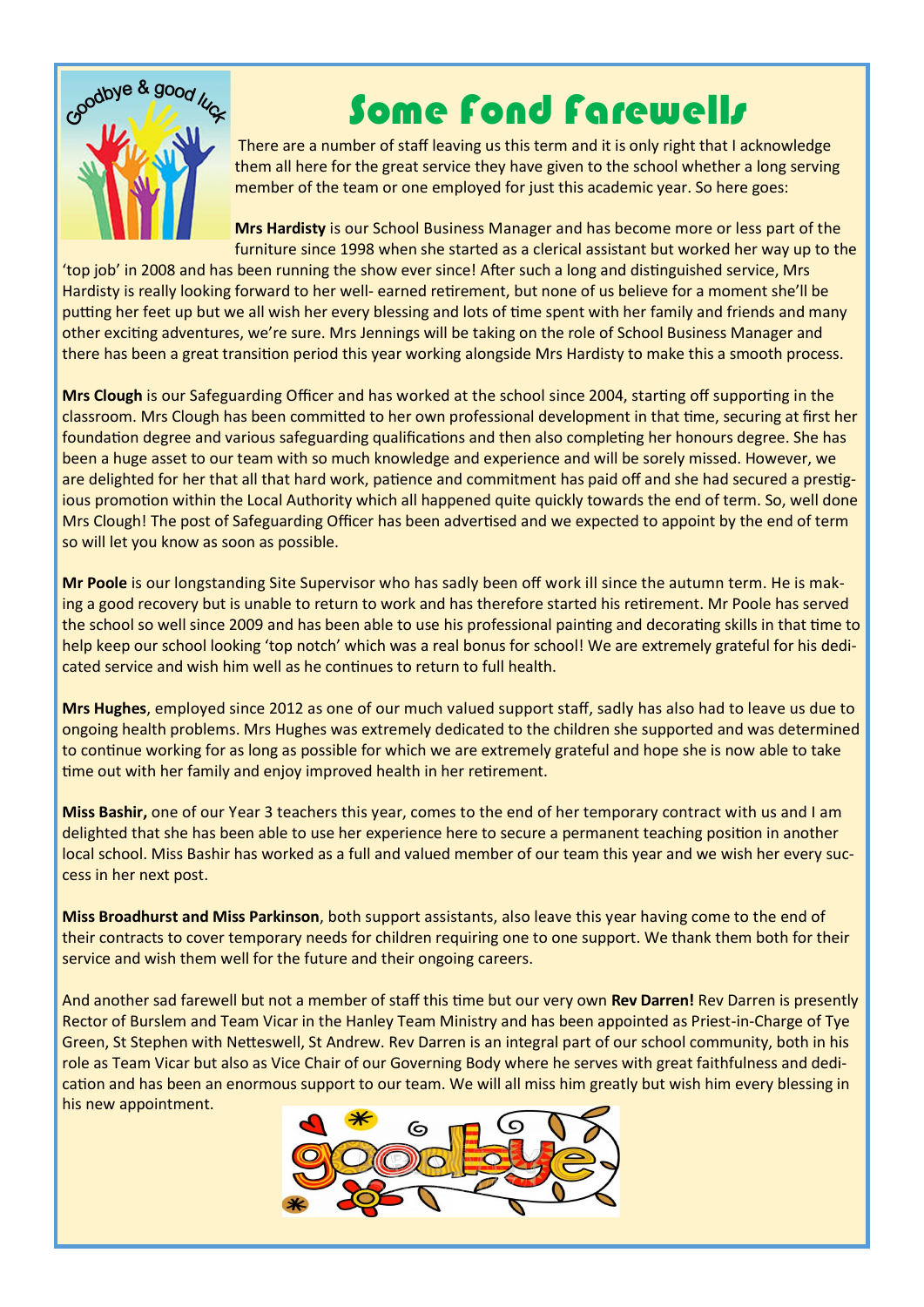## **The Reading Agency and Libraries Present**



Stoke-on-Trent Libraries and The Reading Agency are excited to announce the 2019 Summer Reading Challenge...

### Space Chase, Summer Reading Challenge 2019!

This summer children can help our space family track down books nabbed by mischievious aliens! As they read library books, they will solve clues and collect special stickers to complete their mission folder.

Can you find the aliens in time to dave the day?

- Mischief Makers is aimed at children aged 4-11 and is completely FREE!
- . Children can join Mischief Makers from Saturday 13 July
- Children visit their local library 3 times during the summer and read 6 books
- They collect stickers and incentives along the way
- There is a certificate and medal for everyone who finishes the Challenge
- Children can read any books they like, just as long as they are borrowed from the library

## **SAFETY FIRST**

Just a reminder for children to stay safe over the holidays and particularly around open water. Most of us are drawn to the water when the weather is sunny and there's much fun to be had but also extreme dangers too so please speak to your children about staying away from water unless with a responsible adult.

The RNLI has some really useful information and there is a link here to one of their videos which is important for adults as well as children should the worst ever happen: [RNLI video on how to survive falling into water unexpectedly](https://www.respectthewater.com/?utm_source=google&utm_medium=ppc&utm_campaign=rtw_2019&utm_content=AC2_UK_7b&gclid=EAIaIQobChMI3-eZ3rql4wIVw_hRCh2w_g2NEAAYASAAEgLlqPD_BwE&gclsrc=aw.ds&utm_expid=.EG8HA3AEQL-xMd12o4ZbUw.0&utm_referrer=https%3A%2F%2Fwww.google.) 



#### **A prayer for the summer holidays**

Dear Father God,

We thank you for the blessings we have received this year. Thank you for our school and all who belong to our community at Hanley St Luke's. Thank you for the summer holidays and we pray that you will keep us safe whether we are at work, rest or play. We know that some may find the holidays difficult for many reasons so we ask you to help us draw near to you so that we may receive your wisdom and strength when times are hard. We ask this in Jesus' name,

Amen

Don't forget everyone is welcome to join us for our End of Year service, being held in the hall at 9.00am on Friday 19th July.